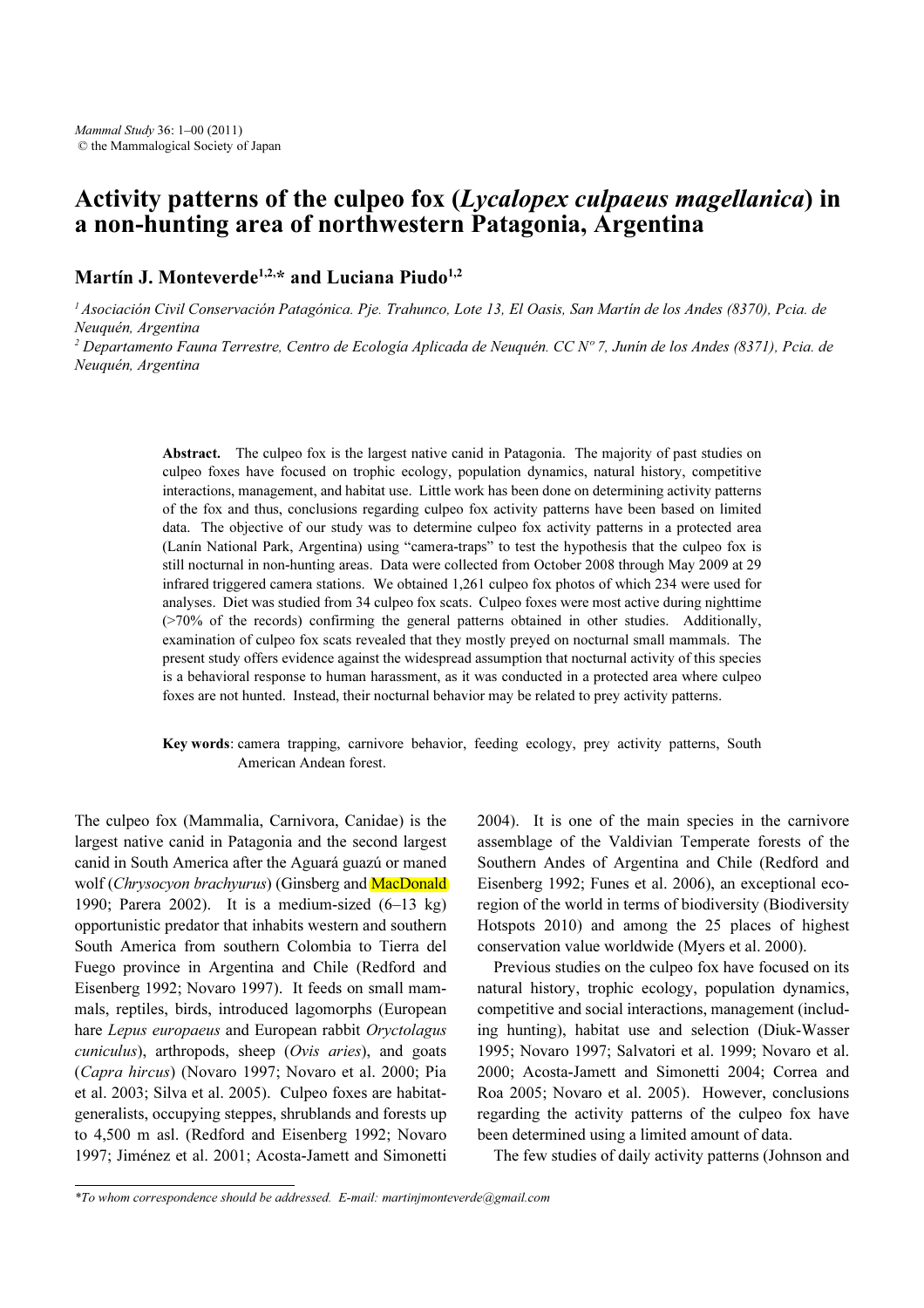2 Mammal Study 36 (2011)

Franklin 1994; Salvatori et al. 1999; Lucherini et al. 2009; Olarte et al. 2009) that have been conducted determined that culpeo foxes were primarily nocturnal. Some authors interpreted this nocturnal preference as a behavioral response of the foxes to avoid hunting by humans (Jiménez et al. 2001; Olarte et al. 2009).

The use of remote cameras as "traps" is a common technique in carnivore research and they are mainly used to collect information on secretive nocturnal species (Kucera and Barrett 1993; Karanth et al. 2004; Lucherini et al. 2009). Most remote camera systems record the date and time at which photos are taken, making it an easy, non-invasive technique to study activity patterns (Lucherini et al. 2009). The use of infrared-triggered digital cameras as "camera traps" allow for the remote recording of wildlife activity on a continual basis without the presence of a fieldworker. They can also be used to survey large areas with a minimum of effort (Silveira et al. 2003).

We use camera traps to study seasonal and daily activity patterns of the culpeo fox in the Andean forests of northwestern Patagonia, where it had not been previously studied. To explore the effect of hunting on the culpeo fox activity, we tested the hypothesis that the culpeo fox is still nocturnal in areas where humans do not hunt it. Additionally, we compared our results with those obtained from other locations, and we examined the culpeo fox diet to elucidate the possible cause of their nocturnal activity.

## Methods

The present study was conducted in Lanín National Park (Neuquén province, Argentina, 40º08'14.8''S, 71º42'43.5''W, 650 m asl., Figs. 1A, B), a 412,000 ha protected area that includes Valdivian Temperate forests. The study site is a pristine area in Hua Hum Basin within the Subantarctic Forest Ecoregion with a landscape composed of hillsides and glacier valleys, dominated by raulí (Nothofagus nervosa) and coihue (Nothofagus dombeyi) as the main arboreal species, with a thick understory of bamboo (Chusquea culeou) and michay (Berberis sp.). Average daily temperature at the study site varies seasonally from  $4.1^{\circ}$ C (winter) up to  $21.1^{\circ}$ C (summer). Precipitation occurs mainly during the winter months with an annual average around 2,500 mm (Funes et al. 2006).

In the present study area there are approximately 30 permanent human inhabitants. The nearest main city is San Martin de los Andes (40º09'18.2''S, 71º21'15.2''W,



Fig. 1. A) Location of the study area (black rectangle) in Neuquén province, Argentinean Patagonia with a reference map of the location in South America, and B) Map of the main trail (black continuous line) where the camera trap stations were set within the study area.

45 km far to the east) which has a population of 25,000. Culpeo fox hunting is prohibited in the Park since its creation in 1937 and poaching in the park is rare since the small number of local inhabitants do not consider foxes to be harmful (Park ranger G. D`Oliveira, pers. comm.). Neuquén province hunting regulations (outside National Parks Administration jurisdiction), allow for the legal hunt of foxes with guns or foothold traps under three different modalities: "sport hunting" (hunting season: 01 May–31 July, 10 foxes per season per hunter), "commercial hunting" (hunting season: 01 May–15 August, 50 foxes per season per hunter), and "problem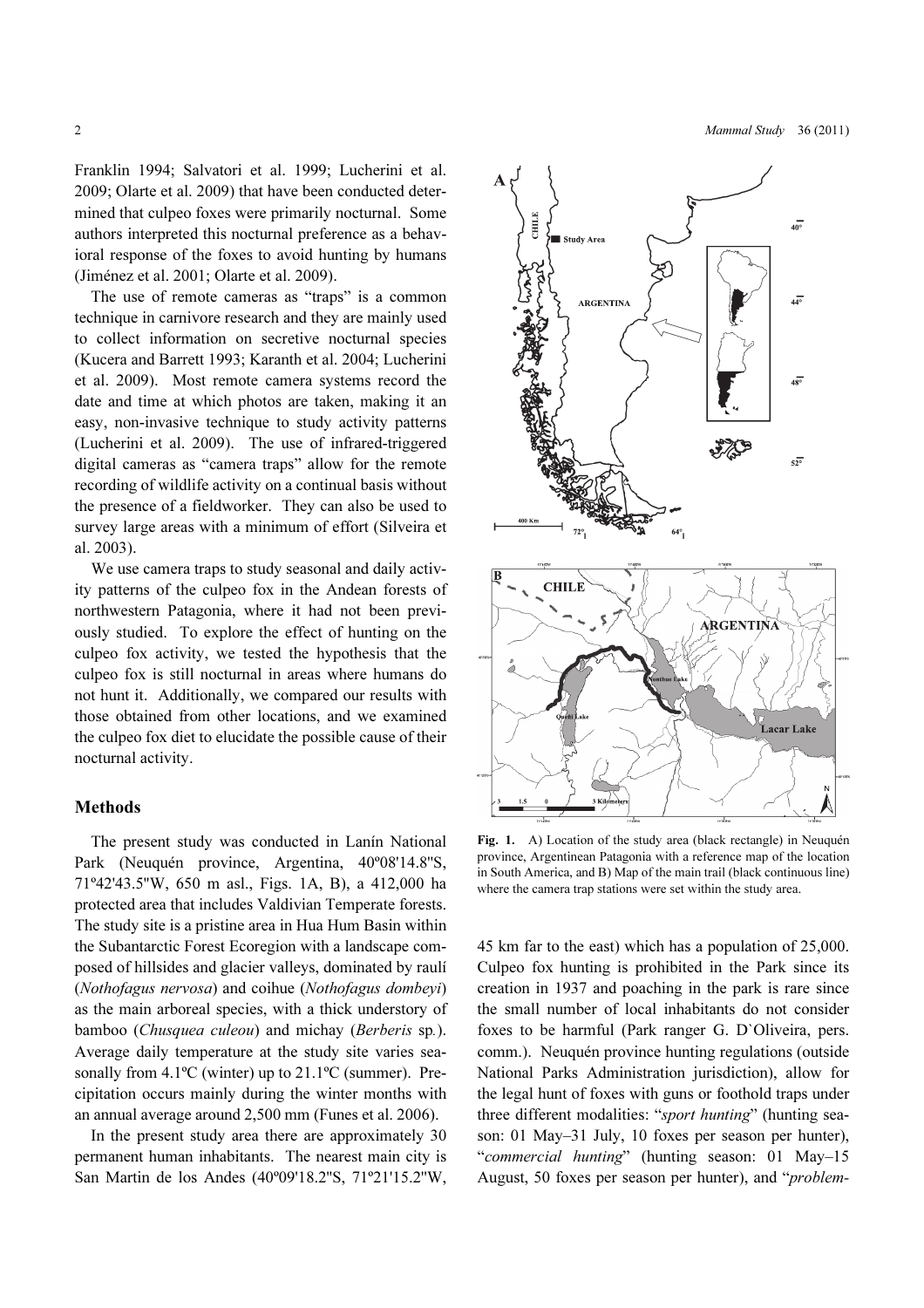wildlife hunting" (hunting season: year round, no limit of foxes). This latter modality of hunting is used to minimize culpeo fox predation on sheep and goats. However, the nearest private ranch where foxes are hunted is about 60 km to the east from our study site.

We used Moultrie M40 Digital Trail Cameras with 12v solar power panels (Trigger and Reel 2010) to gather data on the activity of the culpeo fox following guidelines established for forest carnivore surveys in western U.S.A. (Zielinski et al. 1983; Jones and Raphael 1993). We installed 29 camera stations (approximately 0.5–1 km apart, approximately 100 m to both sides of the main trail (13.6 km). Each camera station was baited with a piece of meat which was hung from a tree branch unavailable to the fox and commercial lures (Fur Country Lures, Minnesota Trapline, and Big Sky Lures). In addition, we hung an aluminum plate above the station as a visual attractant, and applied a catnip spray to the vegetation toward which the camera was aimed. Cameras were continuously active between October 2008 and May 2009, and were checked approximately every 15 days to replace both bait and memory cards. Cameras were set to take 3 consecutive pictures (with 10 sec. of delay) each time they were activated by an animal and to record date and time on each photo.

We divided each day into 12 equal time intervals. As the sunsets were 22:12–23:37 (this means the earliest and the latest sunset) and the sunrises were 09:45–11:25 (this means the earliest and the latest sunrise) in this area during the study, we defined nighttime as the time intervals between 22:00 and 10:00 (US Naval Observatory 2010). We define "record" as a unique time interval culpeo fox use event. Since many culpeo fox photos within the same time interval of the same day at the same camera station were of the same individual, they were counted only once when determining the total number of culpeo fox records in that particular time interval and these were the records we used in our analysis.

We calculated seasonal average time interval records (ATIR) defined as the average number of records obtained per time interval within a season (spring: 01st October to 21st December, summer: 22nd December to 21st March, fall: 22nd March to 19th May). We considered "most active periods" as those time intervals with more records than the ATIR for each season. We performed Chi-Square goodness of fit analyses to test the statistical null hypotheses that fox records were equally distributed within 12 time intervals for each season. If fox records are inequitably distributed within those 12

time intervals, we consequently conducted non parametric Binomial analyses to test the statistical null hypotheses of equal number of records during daytime and nighttime (no deviations from 0.5) for each season. We considered values of  $P \le 0.05$  statistically significant in all analyses (Zar 1996).

During this study period, we collected 34 culpeo fox scats near the "camera traps". The culpeo fox is the only wild canid in the Park, and its scats are easily distinguishable by size and shape. Thus, we are confident that all scats collected were culpeo fox scats. Collected scats were analyzed following the methods of Reynolds and Aebischer (1991). Mammalian prey items were identified by comparing teeth and skulls to specimens from the Centro de Ecología Aplicada de Neuquén collection or with the use of small mammal keys (Pearson 1995). Hair found in the scats was identified to species using hair keys (Chehebar and Martin 1989). The results are presented as the percentage occurrence (number of occurrence of the prey item divided by the total number of occurrences of all prey items in all scats).

## **Results**

A total of 1,261 culpeo fox photos were taken in 3,514 active trap-days. The overall camera-trap success for culpeo foxes was 35.9 photos per 100 active trap-days. The culpeo fox was the most frequently photographed wild mammal species comprising more than 90% of photos taken during the course of the study. Other wild species that were also photographed included numerous mammals: huiña cat *Leopardus guigna*  $(n = 1)$ , long haired mouse *Abrothrix longipilis* ( $n = 7$ ), long tailed mouse *Oligoryzomys longicaudatus* ( $n = 8$ ), black rat Rattus rattus ( $n = 6$ ), Valdivian opossum Dromiciops gliroides ( $n = 10$ ), European hare ( $n = 19$ ), and wild boar Sus scrofa ( $n = 5$ ), and avian scavengers: crested caracara Caracara plancus ( $n = 36$ ), chimango caracara Milvago chimango ( $n = 23$ ), and black vulture Coragyps atratus ( $n = 25$ ).

The number of culpeo fox records were not evenly distributed among the daily 12 time intervals for each season (spring:  $\chi^2$  = 53.05,  $df$  = 11,  $P$  < 0.0001; summer:  $\chi^2$  = 57.75, df = 11, P < 0.0001; fall:  $\chi^2$  = 32.93, df = 11,  $P = 0.0001$ . The percentage of culpeo fox records was higher during the night in all seasons (spring:  $72.3\%$ ,  $Z =$ 4.0613,  $P < 0.0001$ ; summer: 72.9%,  $Z = 4.4907$ ,  $P <$ 0.0001; fall: 70.9%,  $Z = 3.1013$ ,  $P = 0.0010$ ; Table 1), indicating that they were more active during the night in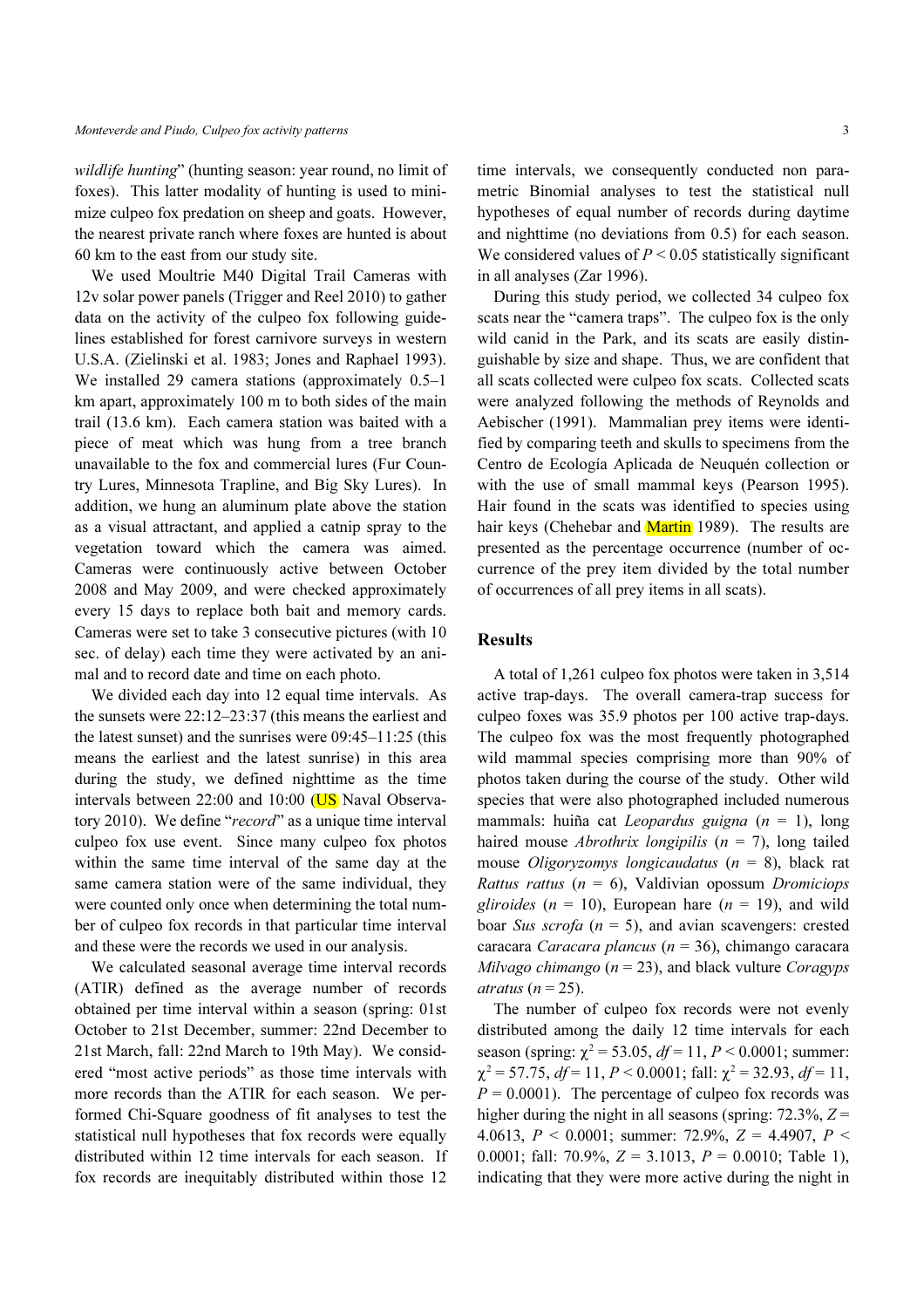Table 1. Summary of the data obtained from the camera trap stations during spring, summer, and fall in Hua Hum Basin (Lanín National Park, Argentina) between October 2008 and May 2009

|                             | Spring                 | Summer                 | Fall                   | Total                   |
|-----------------------------|------------------------|------------------------|------------------------|-------------------------|
| Camera active trap-days     | 1,102                  | 1,452                  | 960                    | 3,514                   |
| No. of photos               | 445                    | 522                    | 294                    | 1,261                   |
| No. of records              | 83                     | 96                     | 55                     | 234                     |
| $ATIR \pm SE$<br>(min; max) | $7 \pm 5.1$<br>(0; 18) | $8 \pm 1.9$<br>(0; 19) | $5 \pm 1.1$<br>(1; 10) | $20 \pm 4.1$<br>(6; 45) |
| % of records in nighttime   | 72.3                   | 72.9                   | 70.9                   | 72.2                    |
| No. of records in MAP       | 47                     | 57                     | 38                     | 172                     |

ATIR, Average time interval records; MAP, Most active period.





this area. More specifically, they were most active between 22:00–04:00 during the spring, between 20:00– 06:00 during the summer, and between 20:00–08:00 during the fall (Figs. 2A–C). Although there is a gradual monthly increase of culpeo fox records (activity) from October to April with an exceptional peak in December (weighted by active trap days), culpeo fox activity varies seasonally being more active during spring, followed by summer and fall (Fig. 3).

The main prey items found in culpeo fox scats were cricetine rodents (Percentage occurrence = 56), primarily Southern pericote (Loxodontomys micropus), followed



Fig. 2. Daily activity patterns (No. of records) of culpeo fox in A) spring, B) summer, and C) fall in Hua Hum Basin (Lanín National Park, Argentina) between October 2008 and May 2009. Daytime and nighttime are indicated as well as the total number of records for both periods. Dashed lines indicate the average time interval records (ATIR). Bars with a \* on top constitute the most active period (MAP).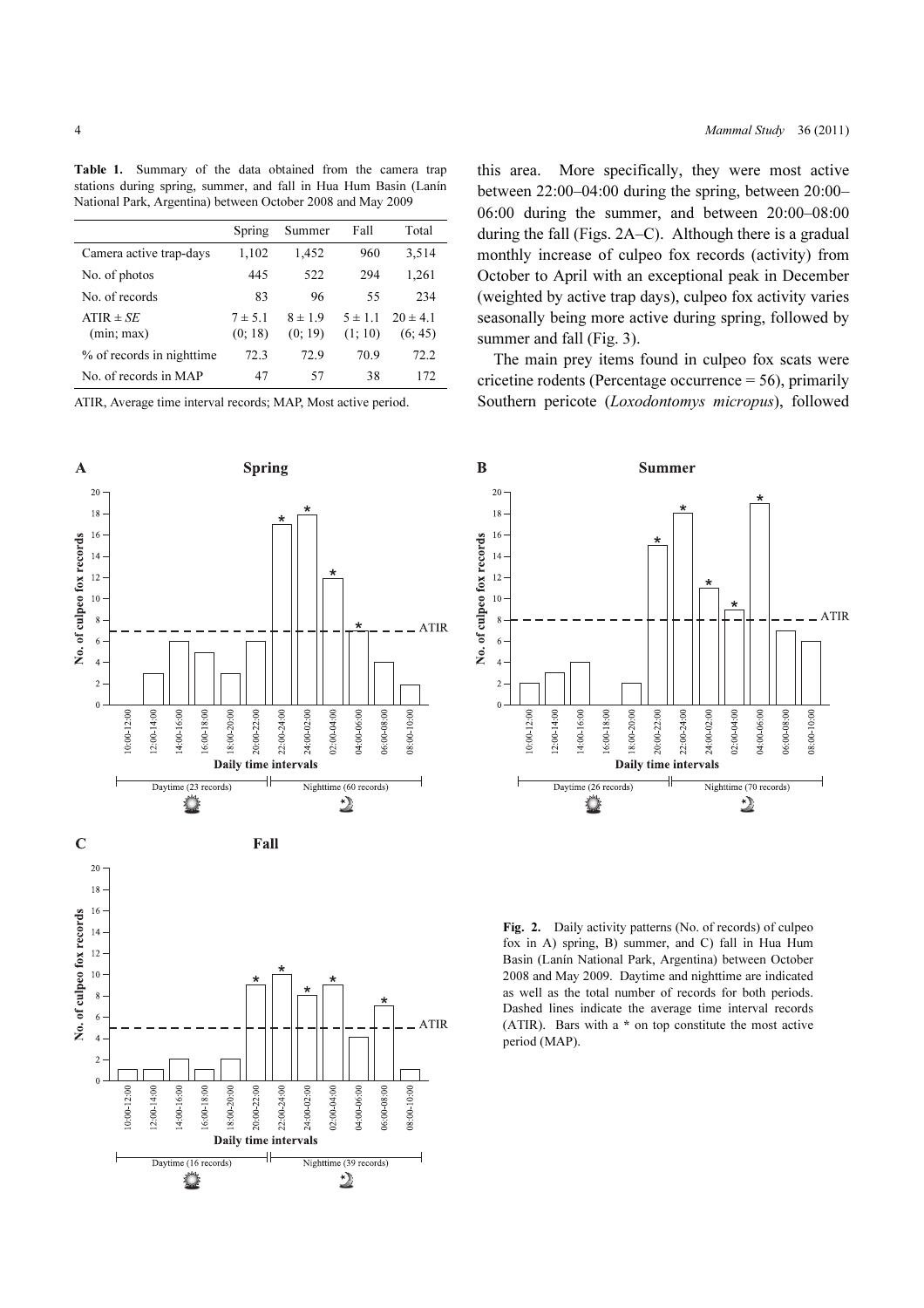by European hares and fossorial Tuco-tucos (Ctenomys sp.) (Table 2). The percentage occurrence of nocturnal prey was at least 88% and included cricetine rodents as most species are nocturnal (Pearson 1995; Spotorno et al. 2000).



Fig. 3. Monthly activity patterns (No. of records per 100\*active trap-days (100ATD)) of culpeo fox during spring, summer, and fall in Hua Hum Basin (Lanín National Park, Argentina) between October 2008 and May 2009. The No. of records/active trap-days is indicated above each bar, and the No. of records/100ATD is also detailed for each season.

Table 2. Percentage occurrence of prey items in culpeo fox scats collected in Hua Hum Basin (Lanín National Park, Argentina) between October 2008 and May 2009

| Prey item                                                        | Percentage<br>occurrence |  |
|------------------------------------------------------------------|--------------------------|--|
| Mammals                                                          |                          |  |
| Order Rodentia                                                   |                          |  |
| <i>Loxodontomys micropus</i> $(\mathbb{C})$                      | 26                       |  |
| Phyllotis xanthopygus $(\mathbb{C})$                             | 6                        |  |
| Oligoryzomys longicaudatus $(\mathbb{C})$                        | 2                        |  |
| Abrothrix olivaceus $(\mathbb{C}/\mathbb{C})$                    | 2                        |  |
| Unidentified cricetines ( $\mathbb C$ or $\mathbb C/\mathbb O$ ) | 20                       |  |
| <i>Ctenomys sp.</i> $(\mathbb{C}/\mathbb{C})$                    | 14                       |  |
| <i>Rattus</i> sp. $(\mathbb{C})$                                 | $\mathfrak{D}$           |  |
| Order Lagomorpha                                                 |                          |  |
| Lepus europaeus $(\mathbb{C})$                                   | 16                       |  |
| Arthropods                                                       | 6                        |  |
| <b>Birds</b>                                                     | 4                        |  |
| Carrion                                                          | $\mathcal{D}$            |  |
| Number of scats                                                  | 34                       |  |

 $\mathbb{C}$ , nocturnal;  $\mathbb{C}/\mathbb{O}$ , nocturnal/diurnal.

#### **Discussion**

The nocturnal activity of culpeo foxes has been interpreted as a response to human persecution (Jiménez et al. 2001; Olarte et al. 2009). The present study presents the first data of culpeo fox activity patterns obtained by using non-invasive "camera traps" in the Andean forest of Argentinean Patagonia. Since this study was conducted in a protected area with little human activity and no hunting, the study supports the idea that culpeo foxes are nocturnal also in the absence of human persecution. We found that overall the most active period of culpeo fox was from 20:00 to 06:00 with peaks between 22:00 and 02:00. Some of the previous studies that examined the activity patterns of culpeo foxes used radio tracking (Salvatori et al. 1999; Olarte et al. 2009) and "camera traps" (Lucherini et al. 2009). Our results are in a general agreement with them.

Although previous studies suggest that culpeo foxes were active primarily at night, the proportion of activity during nighttime has been found to vary geographically (Lucherini et al. 2009). Our study found approximately 70% of culpeo fox records during the night which is similar to the results of Lucherini et al. (2009). On the other hand, Salvatori et al. (1999) reported an average of 47.6  $\pm$  2.8% active locations at night and a smaller but still high percentage (38.7  $\pm$  3.1%) during the day. This dissimilarity may be attributable to differences between field techniques (camera traps and radio tracking), habitat characteristics, prey availability and/or competitive interactions with other carnivores. On the other hand, **Di Bitteti** et al. (2009) propose that two sympatric foxes (crab-eating fox Cerdocyon thous and pampas fox Lycalopex gymnocercus) of South America reduce competition with a non-overlapping activity patterns strategy. In the same way, Lucherini et al. (2009) suggest a similar temporal segregation strategy between the Andean cat (Leopardus jacobita) and the pampas cat (Leopardus colocolo). No other carnivore was recorded during our study, except for one photo of a huiña cat. This suggests that our findings are not due to competitive interactions, such as segregation of temporal or spatial distribution among carnivore species.

Based on our data, we can rule out the persecution hypothesis as an explanation for the nocturnal activity of the culpeo fox. Instead, the nocturnal activity of culpeo foxes could be related to the activity patterns of their main prey. This hypothesis is supported by the fact that the main prey species consumed by culpeo foxes in our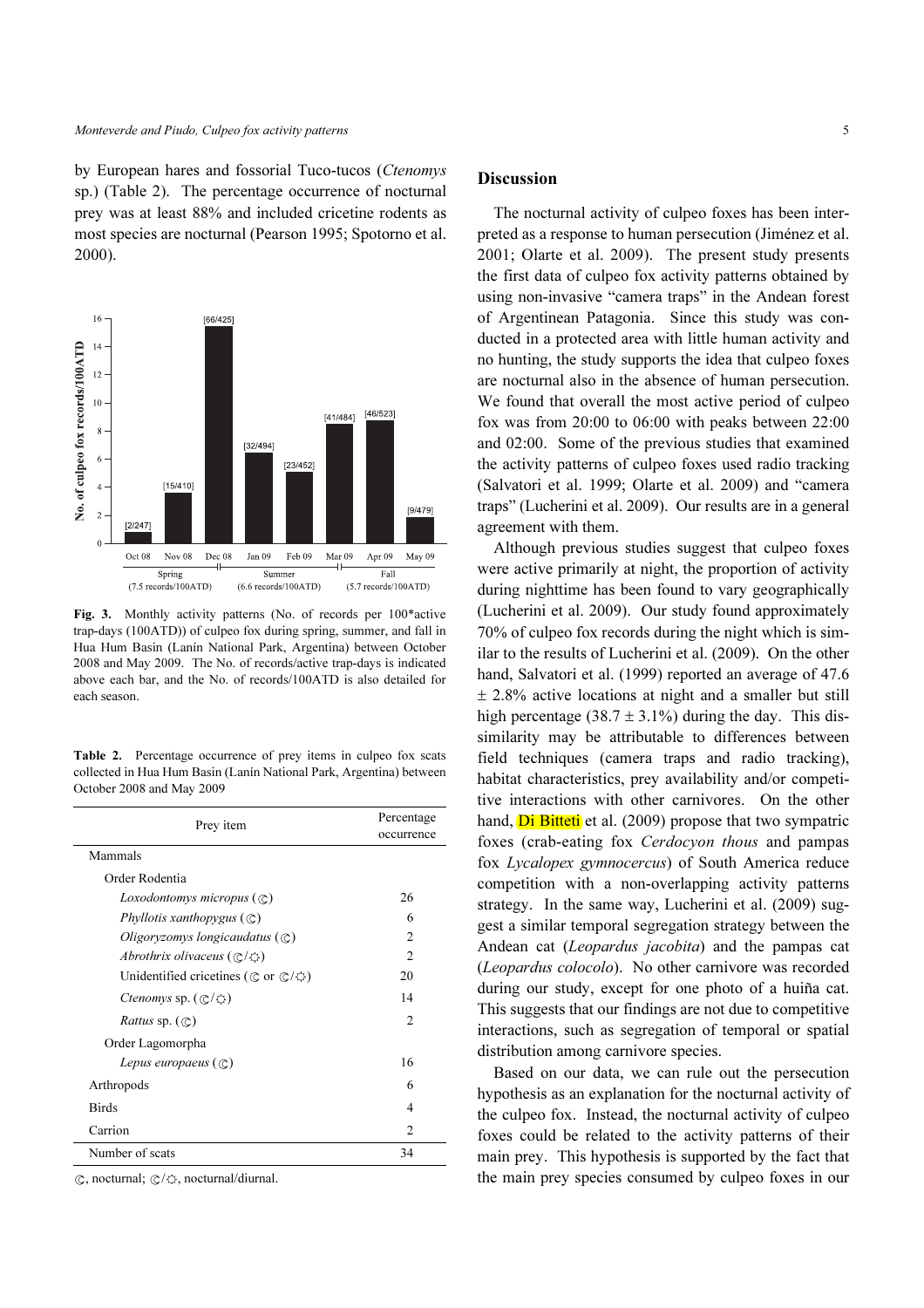study are nocturnal (Pearson 1995; Spotorno et al. 2000). On a seasonal scale, culpeo foxes were less active during fall, when these small mammals reach their highest densities (Piudo et al. 2005). This could be explained by culpeo foxes investing less of their daily time budget in foraging when prey can be more easily found (when they are most abundant and available). Jiménez and Novaro (2004) also found evidence that culpeo foxes adapt their movements to prey availability; their home ranges were negatively correlated with prey abundance. In addition, McCarthy et al. (2005) found a similar predator movement-prey abundance relationship with snow leopards (Uncia uncia), and Girard (2001) with kit foxes (Vulpes macrotis). However, seasonal patterns may also be explained by reproductive activity. During the breeding season (spring-summer, our most active seasons), culpeo foxes may invest more time in reproduction activities such as searching for mates and dens or parental care. In this regard, our peak of activity during December may be suggesting high reproduction activity, probably due to feeding growing juveniles. These foxes mate mainly between August and October and after a gestation period of around two months, the female gives birth to cubs (Novaro 1997). Of course, these factors are not exclusive, and more than one may influence culpeo fox activity patterns. In addition, Lucherini et al. (2009) concluded that several factors including body mass, predator avoidance, prey acquisition, and competition likely played a role in activity patterns.

In summary, our data shows that culpeo foxes are still nocturnal in a non-hunting area. In addition this behavior may be related to prey activity patterns. In order to support this overall thesis, we believe that future activity patterns researches should be conducted simultaneously in hunting and non-hunting areas, together with feeding ecology studies with larger fecal sample sizes. Culpeo foxes also prey on livestock generating serious conflicts with sheep and goat breeders in other regions of Patagonia (Novaro 1997). Consequently, the knowledge of the possible mechanisms that could be modeling aspects of its behavioral ecology (activity patterns) has great relevance when developing management and conservation strategies for this species.

Acknowledgments: We would like to acknowledge G. D´Oliveira, O. Pailacura, C. Rodríguez, L. Vicens, F. García Erize, M. Garramone, and A. Rey for their invaluable help in the field. A. Kuenzi, F. Milesi, A. Novaro, and two anonymous reviewers provided precious

comments that helped us to improve the manuscript. National Parks Administration gave us the necessary permits to work in their jurisdiction. Conservation Trust of the National Geographic Society, Rufford Small Grants Foundation, and Idea Wild provided financial support.

### References

- Acosta-Jamett, G. and Simonetti, J. A. 2004. Habitat use by Oncifelis guigna and Pseudalopex culpaeus in a fragmented forest landscape in central Chile. Biodiversity and Conservation 13: 1135– 1151.
- Biodiversity Hotspots. 2010. http://www.biodiversityhotspots.org/xp/ hotspots/chilean\_forests/Pages/default.aspx.
- Chehebar, C. and Martín, S. 1989. Guía para el reconocimiento microscópico de los pelos de mamíferos de la Patagonia. Doñana. Acta Vertebrata 16: 247–291.
- Correa, P. and Roa, A. 2005. Relaciones tróficas entre Oncifelis guigna, Lycalopex culpaeus, Lycalopex griseus y Tyto alba en un ambiente fragmentado de la zona central de Chile. Mastozoología Neotropical 12: 57–60.
- Di Bitetti, M. S., Di Blanco, Y. E., Pereira, J. A., Paviolo, A. and Jiménez Pérez, I. 2009. Time partitioning favors the coexistence of sympatric crab-eating foxes (Cerdocyon thous) and pampas foxes (Lycalopex gymnocercus). Journal of Mammalogy 90: 479–490.
- Diuk-Wasser, M. A. 1995. Selección de hábitat del zorro colorado (Pseudalopex culpaeus) en la Patagonia Argentina. Tesis de Licenciatura, Universidad de Buenos Aires, Buenos Aires, 61 pp.
- Funes, M. C., Sanguinetti, J., Laclau, P., Maresca, L., García, L., Mazzieri, F., Chazarreta, L., Bocos, D., Lavalle, F. D., Espósito, P., González, A. and Gallardo, A. 2006. Diagnóstico del estado de conservación de la biodiversidad en el Parque Nacional Lanín: su viabilidad de protección en el largo plazo. Informe final. Parque Nacional Lanín, San Martín de los Andes, Neuquén, 282 pp.
- Ginsberg, J. R. and Macdonald, D. W. 1990. Foxes, Wolves, Jackals, and Dogs. An Action Plan for the Conservation of Canids. IUCN, Gland, Switzerland, 109 pp.
- Girard, I. 2001. Field cost of activity in the kit fox, Vulpes macrotis. Physiological and Biochemical Zoology 74: 191–202.
- Jiménez, J. E., Parada, M. and Cortes, P. 2001. Spatial ecology of the culpeo fox (Pseudalopex culpaeus) in the highland desert of northern Chile. In (C. Sillero and M. Hoffmann, eds.) Program and Abstracts, Canid Biology and Conservation, an International Conference, Oxford University's Wildlife Conference Research Unit IUCN/SSC Canid Specialist Group, pp 64. Oxford.
- Jiménez, J. E. and Novaro, A. J. 2004. Culpeo Pseudalopex culpaeus (Molina 1782). In (C. Sillero-Zubiri, C. M. Hoffmann and D. W. Macdonald, eds.) Canids: Foxes, Wolves, Jackals and Dogs, Status Survey and Conservation Action Plan. IUCN/SSC Canid Specialist Group, pp 44–49. Gland, Suiza y Cambridge.
- Johnson, W. E. and Franklin, W. L. 1994. Spatial resource partitioning by sympatric grey fox (Dusicyon griseus) and culpeo fox (Dusicyon culpaeus) in southern Chile. Canadian Journal of Zoology 72: 1788–1793.
- Jones, L. L. C. and Raphael, M. G. 1993. Inexpensive camera systems for detecting martens, fishers and other animals: guidelines for use and standardization. Gen. Tech. Rep. PNW-306. Portland, OR: Pacific Northwest Research Station, Forest Service, U.S. Department of Agriculture, 22 pp.